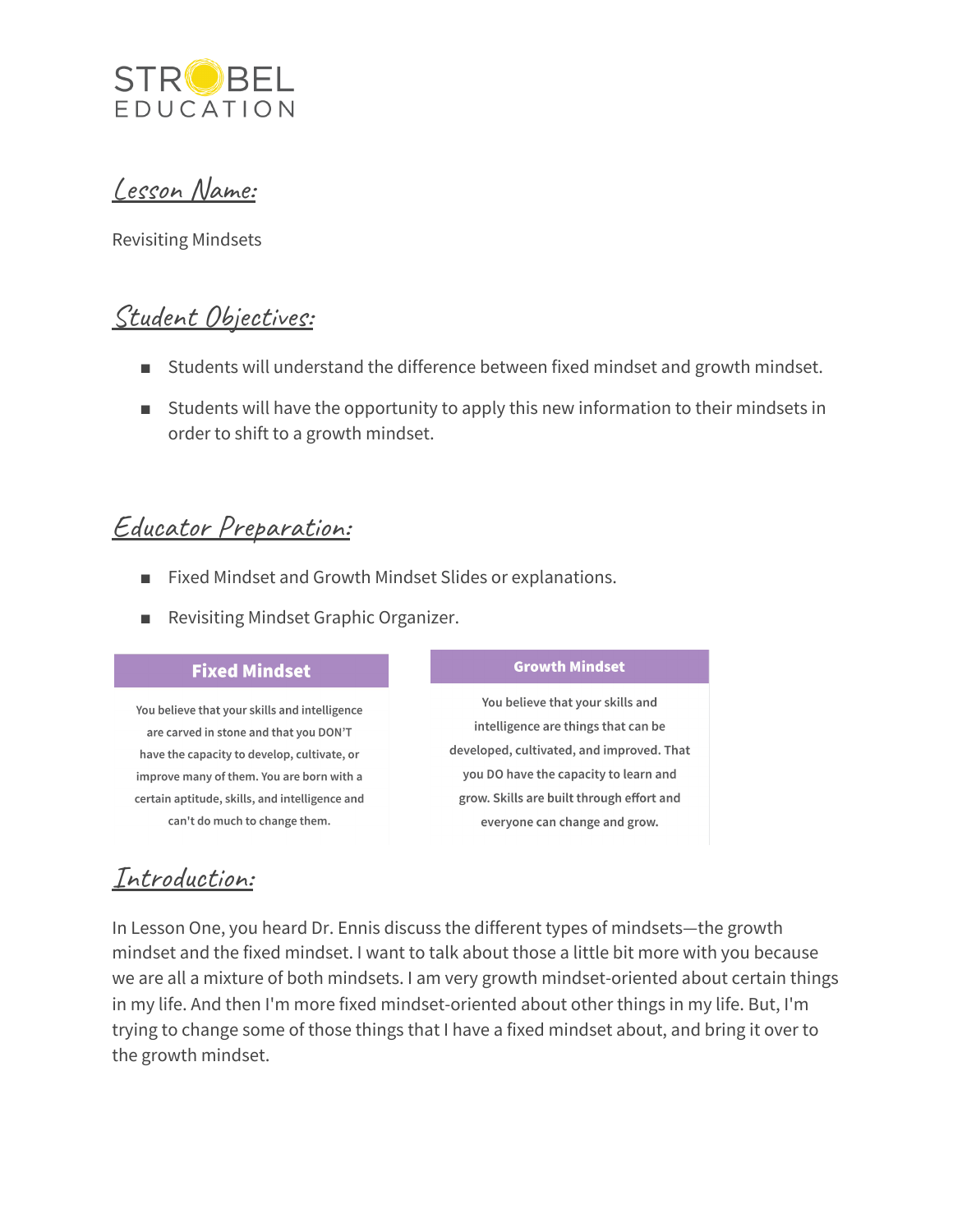

Why is all of this important? A lot of the information that we've gotten over the years has not been correct information. For example, we used to think that whatever kind of brain you were born with had a certain set of abilities, and that's it. For example, if you're not somebody who's naturally good at math, you're never going to be good at math. We used to think that the brain couldn't really change, that it was just your genetics and how your brain was made was all that it was capable of. Whatever gifts or attributes or types of intelligences that you had, you were born with and can't do anything about them.

But now we know with the latest brain research this is not true. Studies show that having a growth mindset about things helps to make you a higher achiever, both in school and in life. So I want to review exactly what a fixed mindset is in a growth mindset. And I'm going to share my screen with you in order to be able to do that.

# Instruction:

Fixed mindset says that you believe that your skills and intelligence are carved in stone. And that there's really nothing you can do to develop, cultivate, or improve those skills. Basically, you're born with a certain aptitude or a certain level of academic intelligence and you can't really change it. That's the fixed mindset.

Of course, genetics plays a part in this, right?There are some kids who are super smart at math or they're good at reading. And they're good at science, and they get A's all of the time. Then there's others who can't stand those subjects, or one of those subjects is really hard. A lot of times this is genetic. Maybe your mom or your dad was a really great mathematician. Then you might be a really good mathematician. Or maybe your mom or your dad was a great musician. And you see that you have that ability in you, or artistic ability, or the ability to build things. The problem is, a fixed mindset says, "Hey, I'm either born with these skills, or I'm not. And if I'm not, there's really nothing I can do about that."

Here's a couple of examples of some fixed mindsets in my own life.

### *(Share three or four of your fixed mindsets and explain them to students.)*

For example, here's one of mine: "I'm a runner, and I run about 35 a week. Because I exercise, people always assume that I'm really healthy. But I have a very fixed mindset around my ability to eat healthy. I eat four hostess cupcakes every night before I go to bed. And yes, I know how ridiculous that sounds. My girlfriends somehow have the willpower to eat healthy,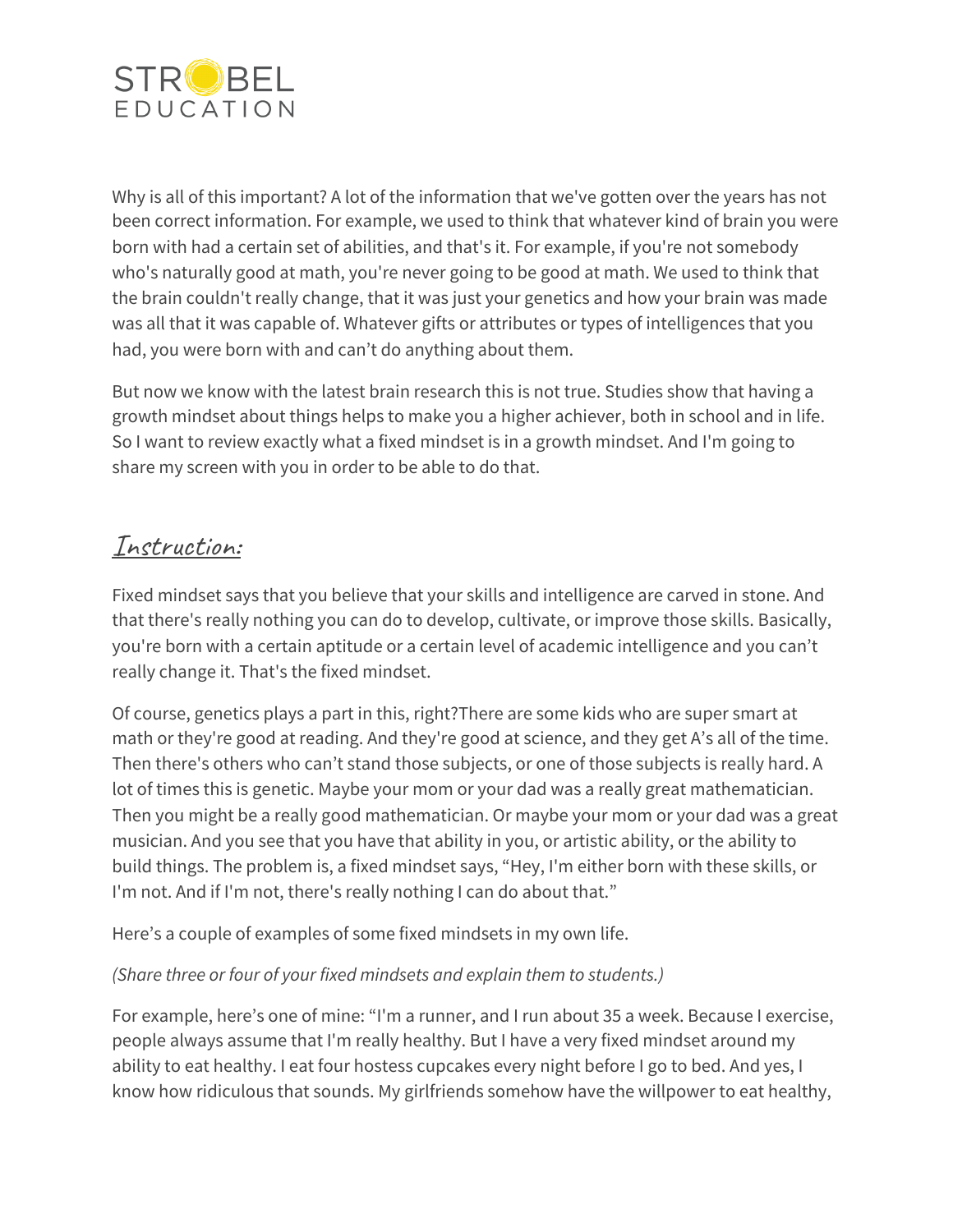

but I can't seem to do it. I have a fixed mindset about my eating habits and sometimes I feel like I'm just missing the ability to do this."

What's the difference between the fixed mindset and the growth mindset? Well, the growth mindset is that you don't believe that the skills that you have are carved in stone, and that with effort and perseverance you can improve your skill set, even if you're not naturally good at it right now. Let me give you an example of where I've had a growth mindset in my life.

### *(Teacher to share examples of their growth mindset.)*

For example: "I am someone who, in my high school speech class, I was sort of bashful and super nervous to have to give a speech to anyone. I remember that my hands shook so badly when I had to give a speech and I couldn't even read the notes from my index card. You would never look at me in high school and believe that based on my performance I would someday be a motivational speaker to thousands in an audience. How did I become better at it? Because I had a growth mindset and I was willing to work to grow my skills, and in the meantime I found that it was one of my special gifts. It was just buried inside of me. If you want to become better, you can become better. Yes, you might have to work harder than another student who doesn't have to work as hard to be good at that particular subject, but if you're willing to do the work then you can grow your brain."

This doesn't mean that we can all just become anything that we want to become. For example, I'm never going to become an astrophysicist. Even if I studied day in and day out for the next 20 years, I will tell you that my brain does not have the capability to become an astrophysicist. So I don't want you to think that I am saying, "Oh, you can just become whatever you want to become." What I am saying is **we underestimate our ability to become better at things that you want to become better at**. Because what we know is if you're willing to be gritty, if you're willing to practice harder than others, if you're willing to put forth great effort, you actually can achieve that new skill set. You can grow your brain.

### Interaction:

I'm going to have the fixed mindset and growth mindset graphic organizer. I want you to write three different things that you have a fixed mindset about. (Remember, teachers can insert their own examples or use mine.)

I have a fixed mindset about my ability to cook, but I'm working on it to get better. I also have a fixed mindset about my ability to read directions and build or put things together. Those are